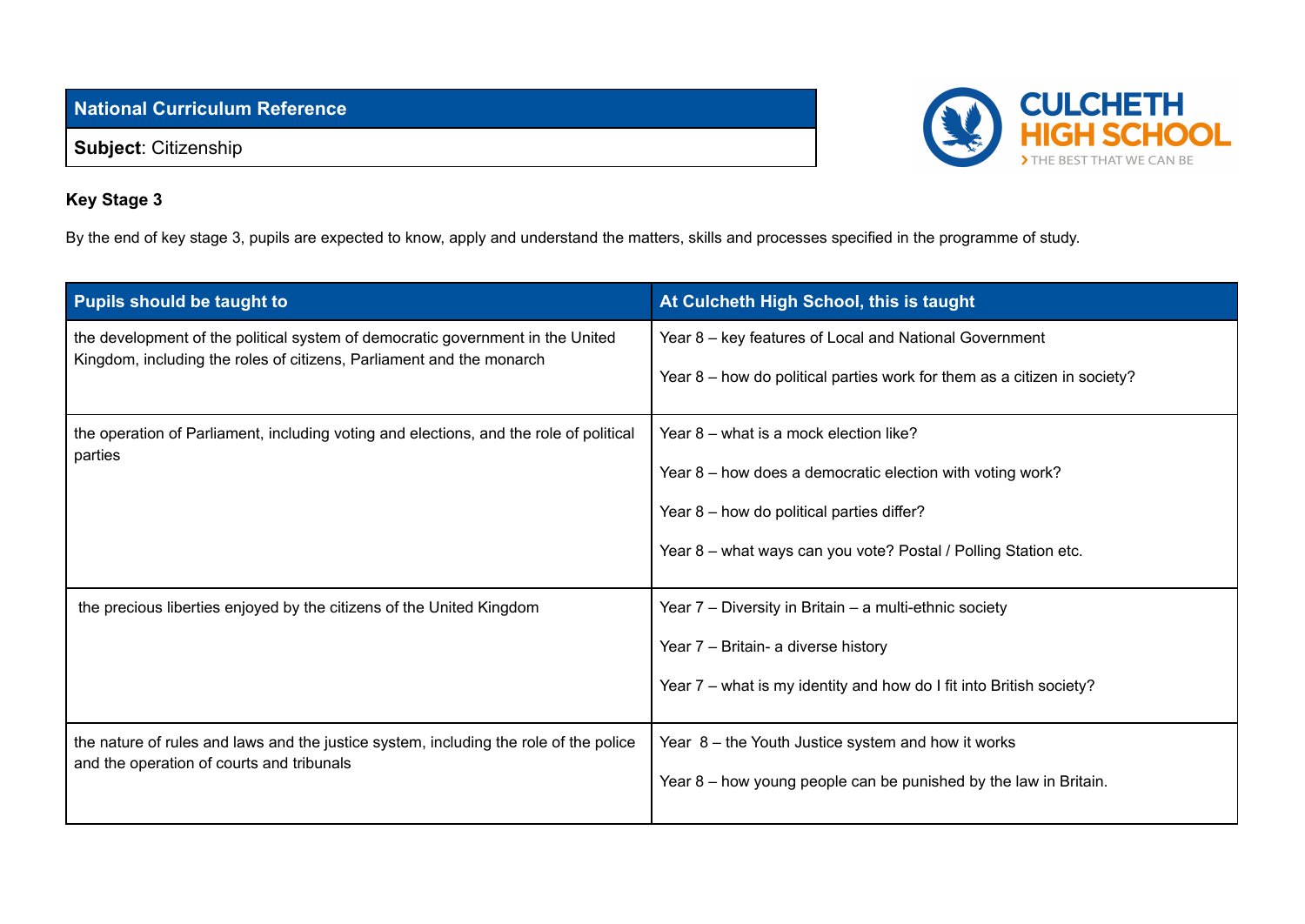| the roles played by public institutions and voluntary groups in society, and the ways                                                | Year 9 – sustainable schools – how can they work?                  |
|--------------------------------------------------------------------------------------------------------------------------------------|--------------------------------------------------------------------|
| I in which citizens work together to improve their communities, including<br>opportunities to participate in school-based activities | Year 9 – the impact that individuals can have upon the environment |
|                                                                                                                                      | Year 9 – making young people aware of how to save the environment  |
|                                                                                                                                      |                                                                    |

## **Key Stage 4**

By the end of key stage 4, pupils are expected to know, apply and understand the matters, skills and processes specified in the programme of study.

| <b>Pupils should be taught to</b>                                                                                                                                                                                                                                                                  | At Culcheth High School, this is taught                                                                                                                                                                                                                                                                                                                                 |
|----------------------------------------------------------------------------------------------------------------------------------------------------------------------------------------------------------------------------------------------------------------------------------------------------|-------------------------------------------------------------------------------------------------------------------------------------------------------------------------------------------------------------------------------------------------------------------------------------------------------------------------------------------------------------------------|
| parliamentary democracy and the key elements of the constitution of the United<br>Kingdom, including the power of government, the role of citizens and Parliament in<br>holding those in power to account, and the different roles of the executive,<br>legislature and judiciary and a free press | Year 10 - how do local councils meet community needs? Issues that can arise and<br>how the council can negotiate helping a local community.<br>Year 10 – how a local council works can help a citizen in Britain<br>Year 11 – Parliament and how it runs – who does what?<br>Year 11 - legislation - how are laws created?<br>Year 11 – Media – do we have a free press |
| the different electoral systems used in and beyond the United Kingdom and actions<br>citizens can take in democratic and electoral processes to influence decisions<br>locally, nationally and beyond                                                                                              | Year 10 – voting in an election for your chosen party/ why is it important?<br>Year 10 - taking part in Make Your Mark - Youth Parliament voting / democratic<br>process (Octob)                                                                                                                                                                                        |
| other systems and forms of government, both democratic and non-democratic,<br>beyond the United Kingdom                                                                                                                                                                                            | Year 10- the role of an MP, democracy and voting and the Government -<br>contacting an MP and getting your voice and opinions heard<br>Year 11 - Parliament and how it runs - who does wt?                                                                                                                                                                              |